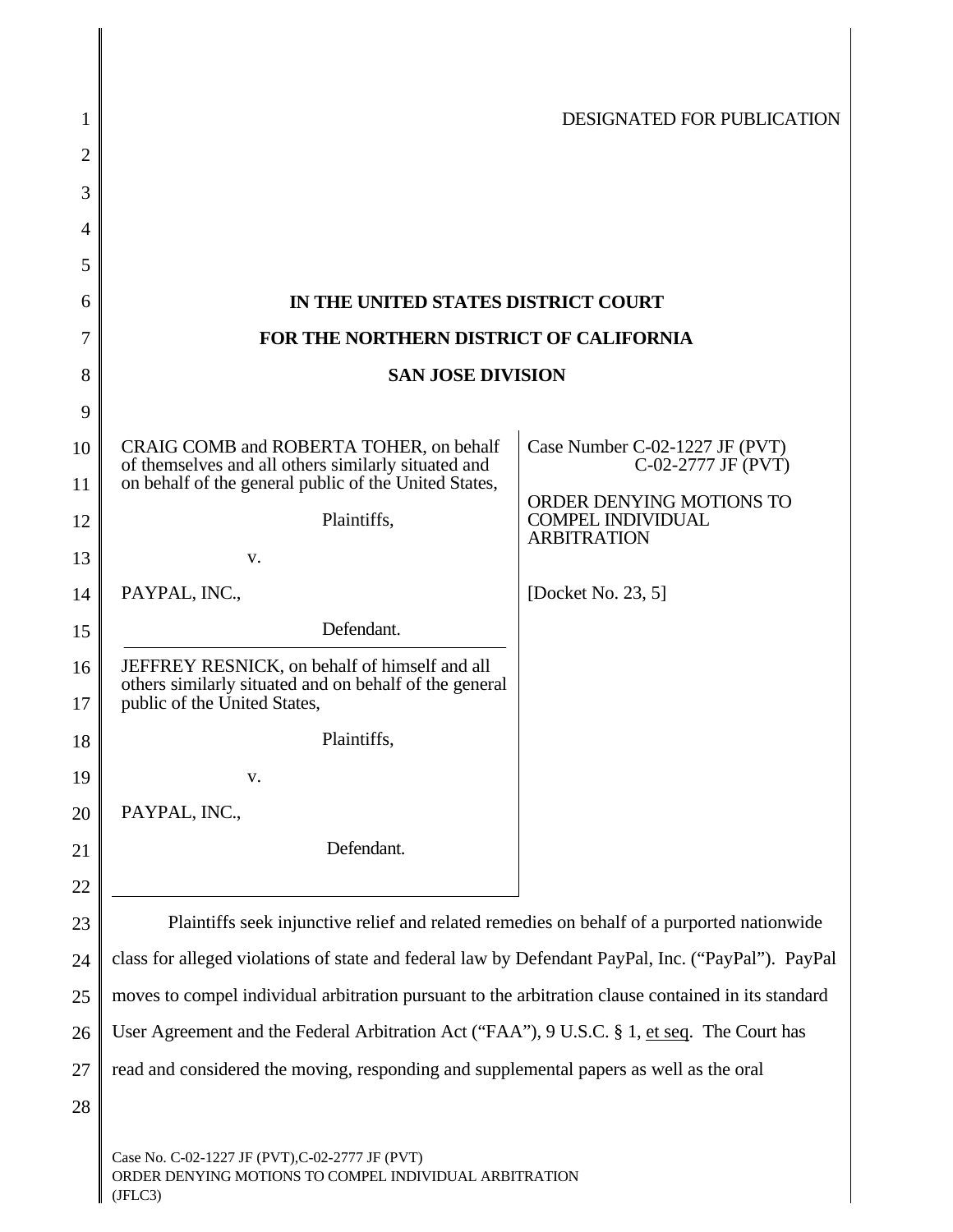1 2 arguments presented by counsel on August 12, 2002. For the reasons set forth below, the motions will be denied.<sup>1</sup>

**I. BACKGROUND**

#### **A. Customer Complaints**

3

4

7

11

5 6 8 9 10 12 PayPal is an online payment service that allows a business or private individual to send and receive payments via the Internet. A PayPal account holder sends money by informing Paypal of the intended recipient's e-mail address and the amount to be sent and by designating a funding source such as a credit card, bank account or separate PayPal account. PayPal accesses the funds and immediately makes them available to the intended recipient. If an intended recipient does not have a PayPal account, the recipient must open an account to access the payment by following a link that is included in the payment notification e-mail. PayPal generates revenues from transaction fees and the interest it derives from holding funds until they are sent.

13 14 15 16 17 18 19 20 As of January 1, 2001, approximately 10,000 account holders had registered with PayPal. PayPal thereafter experienced a sudden and dramatic increase in its popularity, attracting one million customers over the next five months and 10.6 million accounts (of which 8.5 million were held by private individuals) by September 30, 2001. Currently, PayPal provides services to twelve million accounts, and approximately 18,000 new accounts are opened each day. Plaintiffs allege that while PayPal has experienced a seven-fold increase in revenues and a thirteen-fold increase in users, it only has doubled the number of service representatives available to address customer concerns.

21 22 23 24 25 Plaintiffs contend that because PayPal's customer base has exceeded its operational capacity, PayPal has been and continues to be unable to maintain and manage accounts in the manner required by applicable state and federal legislation. Plaintiffs allege in particular that when PayPal investigates a customer's complaint of fraud, it freezes the customer's access to his or her account until the investigation is completed, but at the same time keeps the account open for

26 27

<sup>&</sup>lt;sup>1</sup> On March 29, 2002, the Court determined that the above entitled cases are related pursuant to Civil L.R. 3-12(b).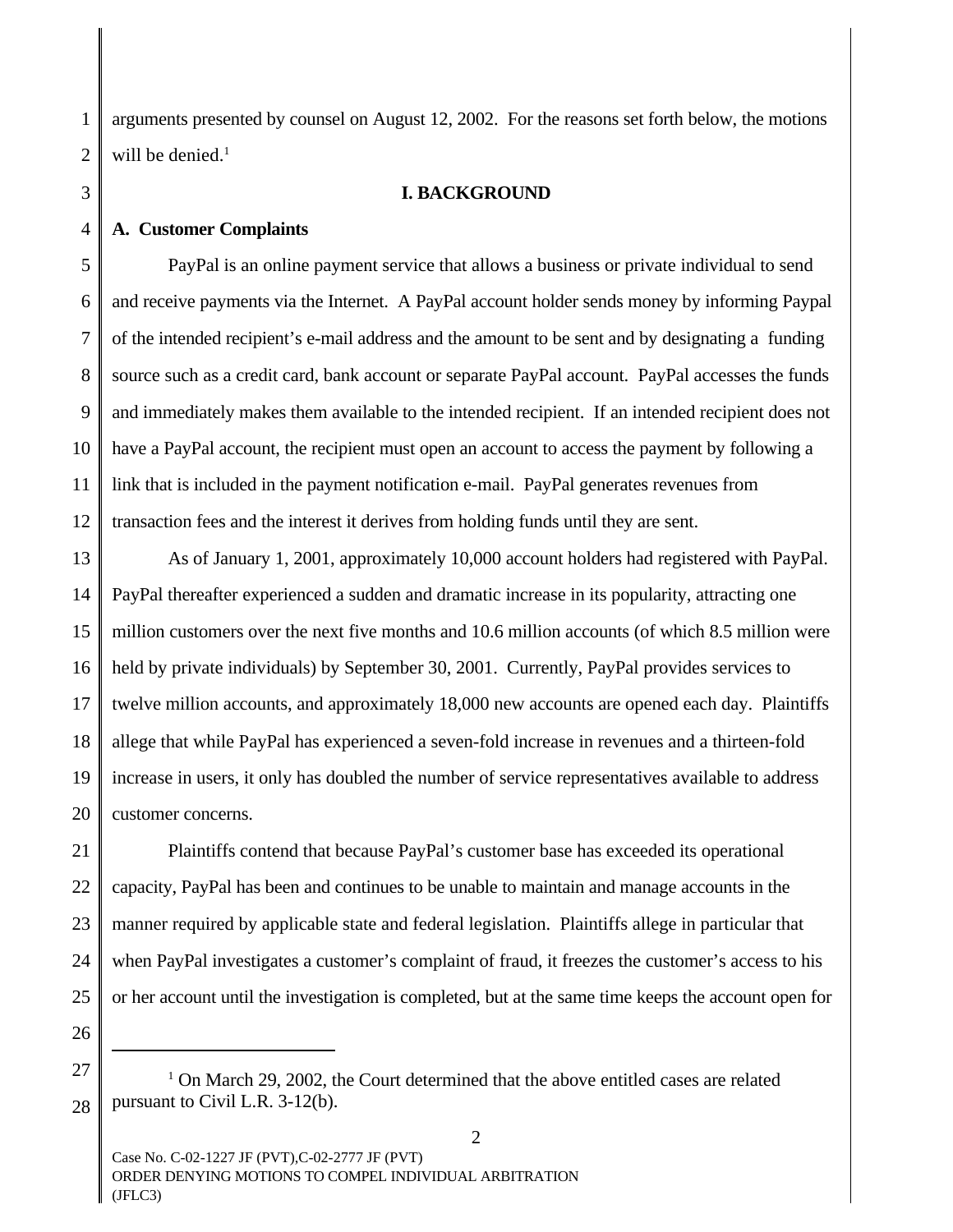1 2 3 4 5 6 7 8 9 10 11 12 13 deposits, a practice which allows PayPal to derive economic benefit from the deposits while preventing customers from accessing even undisputed funds while the investigation is pending. Plaintiffs further allege that PayPal does not provide a toll-free customer service telephone number, does not effectively publish the customer service telephone number it does provide, requires customers to report erroneous transactions by e-mail while not providing a specific e-mail address for that purpose, requires customers to provide numerous and burdensome personal documents before it undertakes an investigation, responds to e-mail inquiries with form letters, refuses to provide details or explanations with respect to its investigations, and provides no procedure by which a customer can appeal the results of an investigation. Plaintiffs also allege that when customers *are* able to contact PayPal representatives, the representatives are combative and rude, refuse to answer specific questions, hang up in the middle of phone calls, provide "canned" responses to individualized problems, require customers to fax information while providing inoperative fax numbers, and refuse to allow customers to speak to managers.

14 15 16 17 18 19 20 21 22 Newspaper articles have reported that disgruntled customers who have been unable to contact anyone at PayPal to resolve their disputes have created their own website providing consumers with difficult-to-find customer service numbers and reporting their own frustrations with PayPal's service. According to these accounts, PayPal has a backlog of over 100,000 unanswered customer complaints, a fact that has led the Better Business Bureau to revoke its seal of approval. Plaintiffs allege that PayPal profits from its alleged acts and omissions because customers either abandon their efforts to recover their money or, in cases in which funds actually are returned, because it retains the interest collected on the funds it has held during the investigation process.<sup>2</sup>

*1. Craig Comb* 

Plaintiff Craig Comb ("Comb"), who is not a PayPal customer, alleges the following: On February 15, 2002, without his knowledge, consent or authorization, PayPal removed the sums of

26

27

28

23

24

<sup>&</sup>lt;sup>2</sup> PayPal objects to portions of the declarations and supporting exhibits submitted by Plaintiffs Toher and Resnick as vague and ambiguous, irrelevant, improper opinion or conclusion, lacking foundation, and violating the Best Evidence Rule. These objections are overruled.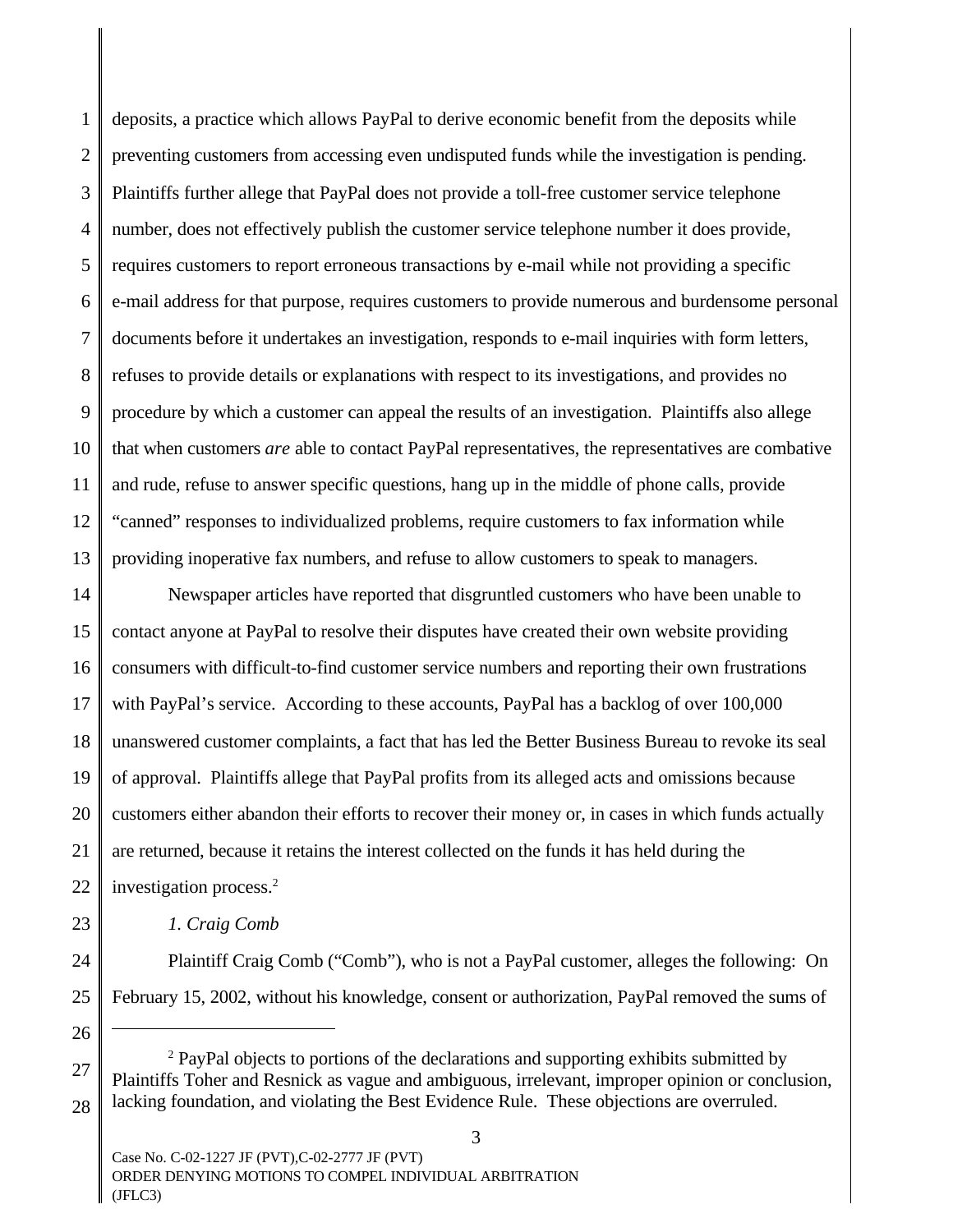2 3 4 \$110.00 and \$450.00 from his bank account. Comb allegedly had difficulty contacting PayPal with respect to the erroneous transfer and finally reached a PayPal representative on February 18, 2002 to report the alleged error. PayPal acknowledged the error and returned the entire \$560.00 to Comb's account on February 25, 2002.

PayPal's transfers, however, caused Comb's bank account to have insufficient funds, and the bank charged Comb \$208.50 for failing to maintain his required balance. Comb contacted PayPal and requested reimbursement for the insufficient fund penalty and any interest his funds accrued while in PayPal's possession. PayPal allegedly refused to pay either amount, disputing Comb's figures but failing to provide Comb its own figures or documentation of its investigation.

*2. Roberta Toher*

11 12 13 14 15 16 17 18 Plaintiff Roberta Toher ("Toher") alleges the following: Toher opened a PayPal account sometime in 2000. PayPal failed to provide her with the name, address, and telephone number of a person she should notify in the event of an unauthorized electronic transfer. On February 24, 2002, Toher discovered that PayPal had transferred funds from her checking account to four individuals without her knowledge, consent or authorization. Toher had difficulty locating any telephone number for contacting PayPal. Once she found a telephone number, which was not toll-free, she was placed on hold for a lengthy period of time, and no one answered her call. Toher then located PayPal's e-mail address and reported the error by e-mail.

19 20 21 22 23 24 25 26 27 On or about February 25, 2002, PayPal responded to Toher by e-mail and instructed her to report the erroneous transaction by sending her complaint to either of two e-mail addresses it provided. Toher sent her complaint to one e-mail address, from which it was returned undeliverable, and then to the other address. She also attempted again to contact PayPal by telephone. After Toher again was placed on hold for a lengthy period of time, a PayPal representative instructed her to change her password and report the error by telephone to a different department. Toher called that department's telephone number and spoke with a service representative who informed her that he had verified that the transaction had not been initiated by Toher and that PayPal would send Toher a letter explaining how to report the transaction in

28

1

5

6

7

8

9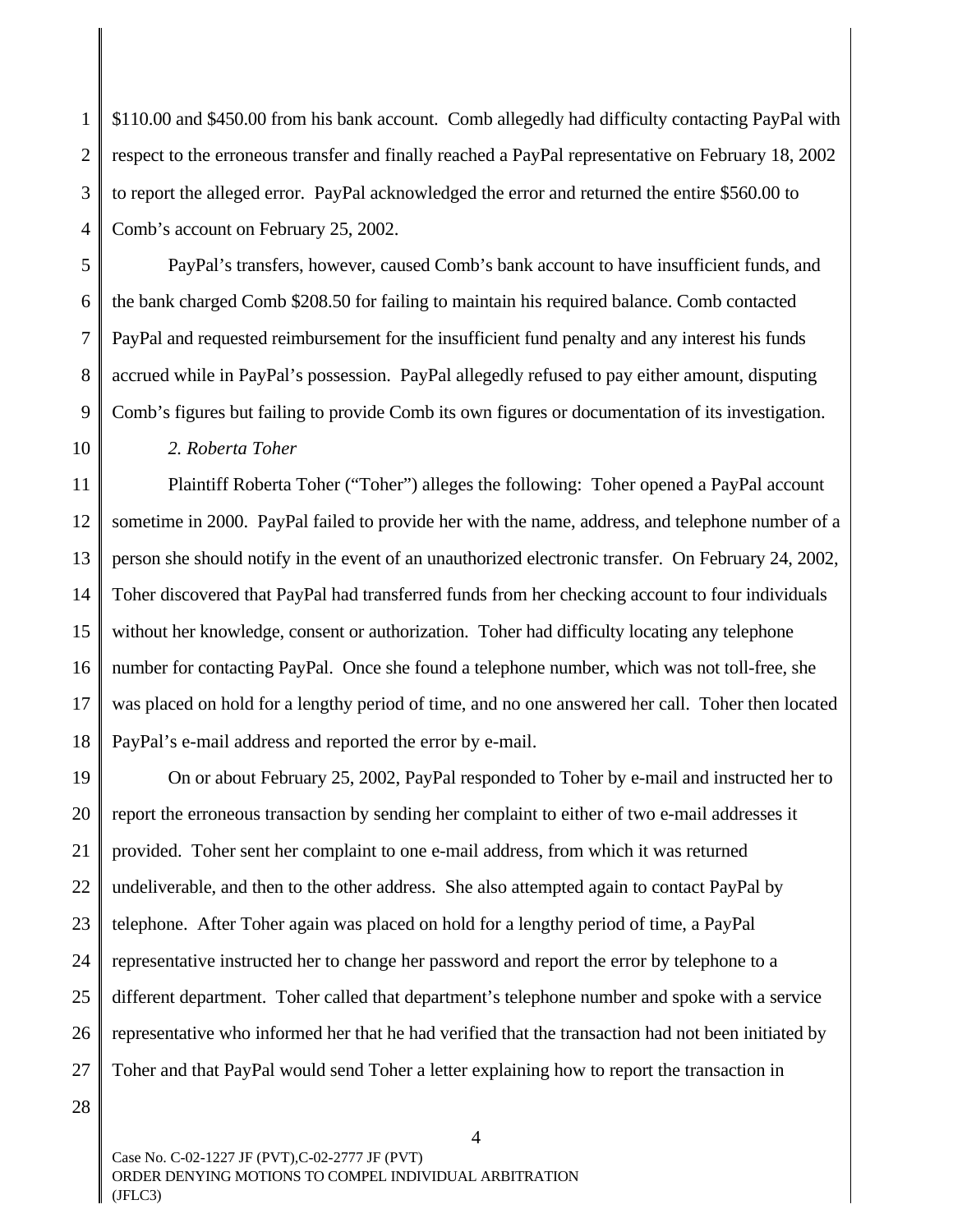1 2 writing. During this time, the recipients who erroneously had received the funds e-mailed Toher and inquired as to the reason for the payment.

On or about February 27, 2002, before her complaint had been investigated or resolved,

PayPal informed Toher that it intended to take money from her checking account because her bank

had declined a different, unrelated transaction. Toher called PayPal and explained that she had

filed a claim with respect to the erroneous withdrawal and instructed PayPal to stop removing

funds from the checking account. PayPal explained that there was nothing it could do to stop the

latter transaction, and Toher was forced to pay a \$27.00 fee to her bank to decline all subsequent

electronic transactions related to PayPal. Toher contacted PayPal to request for a second time the

letter explaining how to report her original claim. PayPal subsequently informed Toher that it

would begin processing her claim once she completed and returned a notarized affidavit by mail. On March 6, 2002, PayPal sent Toher a series of e-mails explaining that because her bank had declined its attempted transfers, PayPal intended to transfer funds from her credit card account. Toher in turn closed and reopened her credit card account to prevent PayPal from

accessing her funds. As of the date the instant suit was filed, PayPal had not acknowledged that Toher had reported an erroneous withdrawal or that an error had occurred, nor had it undertaken any investigation with respect to Toher's complaint.<sup>3</sup>

## *3. Jeffrey Resnick*

Plaintiff Jeffrey Resnick ("Resnick") alleges the following: Resnick registered an account with PayPal and linked his e-mail address resnickjeff@hotmail.com (with two "f"s) to that account. He used the account to sell comic books on eBay, an Internet auction service. On January 29, 2002, a third party appropriated Resnick's PayPal user name and password and linked an e-mail account resnickjefff@hotmail.com (with three "f"s) to Resnick's PayPal account. The third

<sup>&</sup>lt;sup>3</sup> Although she does not so allege in her complaint, Toher claims in her responding papers that PayPal still holds \$136.48 of her money and refuses to return it on the basis that she failed to cooperate with PayPal's investigation. PayPal disputes Toher's allegations and provides the results of its investigation, asserting that Toher's only legitimate claim could be for the return of the \$27.00 she elected to pay to her bank to prevent further electronic transfers.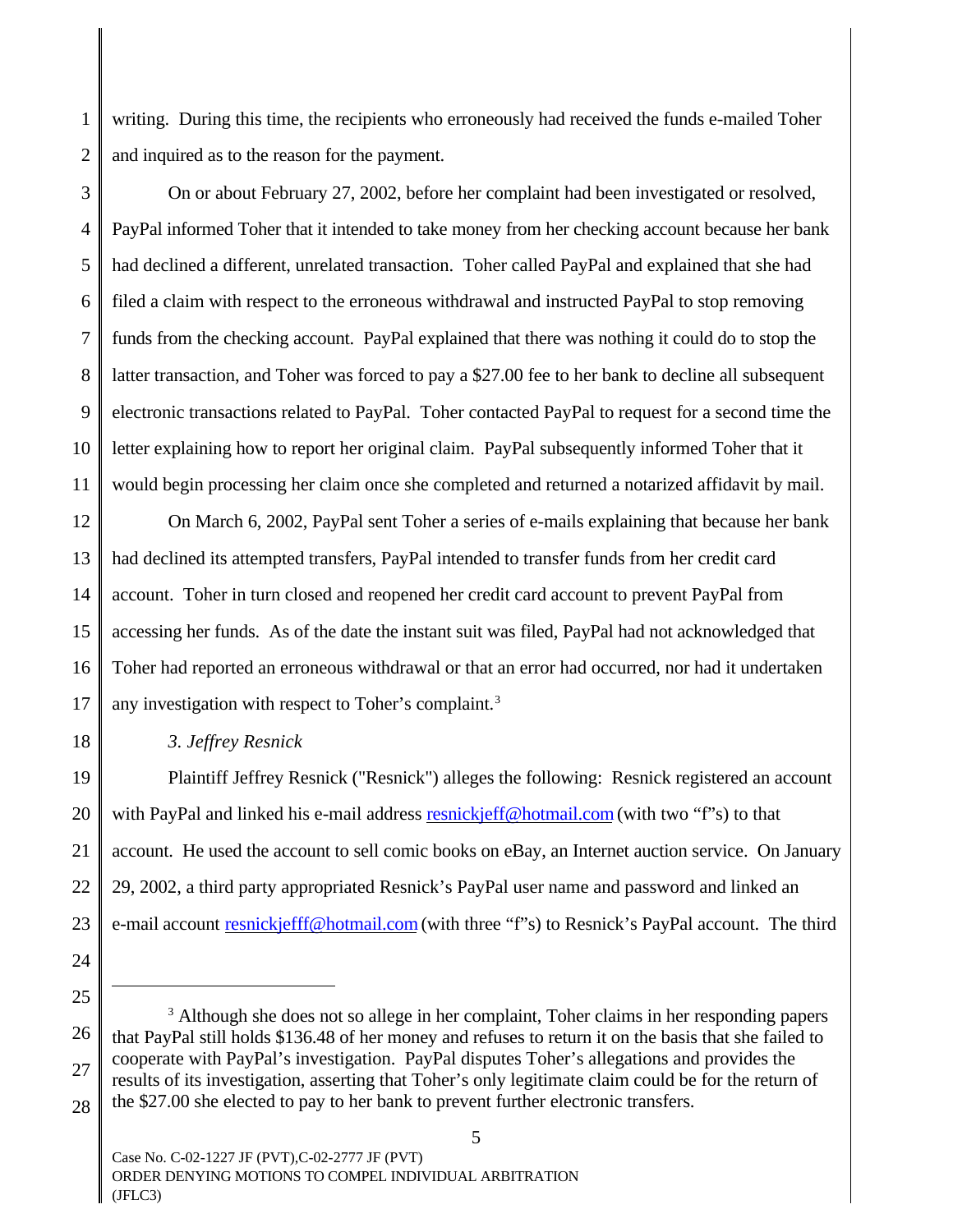2 party sold two Apple Computers on eBay, and the buyers deposited their payment into the fraudulent account. When the buyers did not receive their product, they filed a complaint with PayPal, which without notice or explanation then restricted Resnick's legitimate account.

In late January or early February 2002, Resnick learned that his account had been restricted and contacted PayPal to inquire as to the reason. Once informed of the circumstances, Resnick explained that he had not sold the computers and stated that because the fraudulent account's email address contained three "f"s rather than two, someone must have appropriated his account information. At the time he filed the instant suit, although more than forty-five days had elapsed since he informed PayPal of its error, he had not received any information or documentation with respect to the status of PayPal's investigation, and PayPal had not unrestricted or credited his account.<sup>4</sup>

#### **B. User Agreement**

PayPal customers open an account by completing an online application for a personal, premier, or business account. A prospective customer clicks a box at the bottom of the application page that reads, "[you] have read and agree to the User Agreement and [PayPal's] privacy policy." A link to the text of the User Agreement is located at the bottom of the application. The link need not be opened for the application to be processed. The User Agreement is lengthy, consisting of twenty-five printed pages and eleven sections, each containing a number of subparagraphs enumerating the parties' respective obligations and duties.<sup>5</sup>

PayPal admonishes every customer to read the User Agreement carefully, informs him or her that the Agreement forms a binding contract, and advises the customer to retain a copy of the User Agreement.<sup>6</sup> The User Agreement is a "clickwrap contract," formed when the customer

6

6 The User Agreement begins with the following statement:

This User Agreement ("Agreement" or "User Agreement") is a contract between

Case No. C-02-1227 JF (PVT),C-02-2777 JF (PVT) ORDER DENYING MOTIONS TO COMPEL INDIVIDUAL ARBITRATION (JFLC3)

<sup>&</sup>lt;sup>4</sup> In its moving papers, PayPal rebuts Resnick's allegations of innocence and provides the results of its investigation.

<sup>&</sup>lt;sup>5</sup> For purposes of the present motions and unless otherwise noted, all references are to the June 27, 2002 version of the User Agreement submitted with PayPal's moving papers.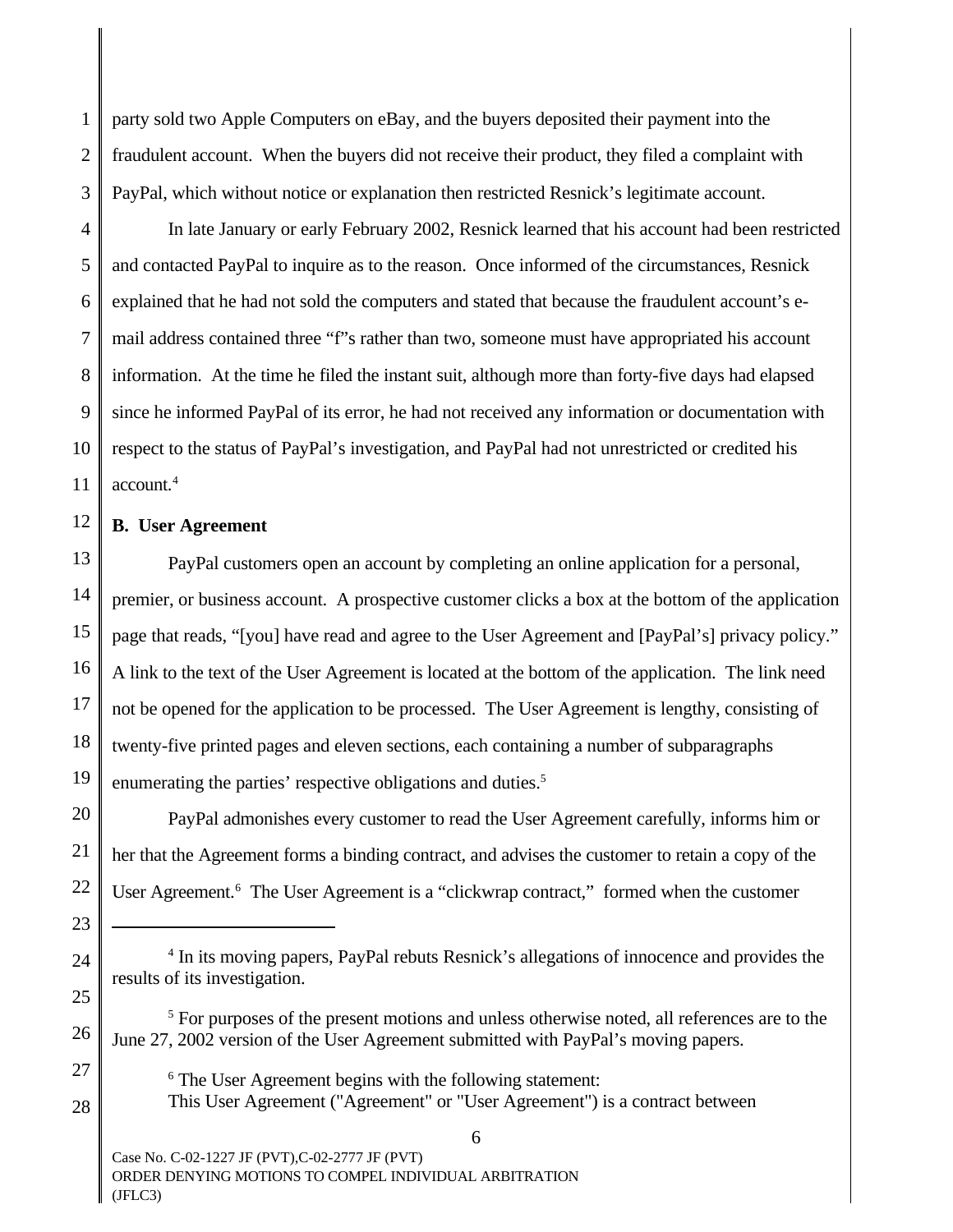1 2 3 4 5 6 7 8 9 10 11 12 13 14 15 16 17 18 19 20 21 22 23 24 25 26 27 28 you and PayPal, Inc. and applies to your use of the PayPal™ payment service and any related products and services (collectively the "Service"). This Agreement affects your rights and you should read it carefully. We encourage you to print the Agreement or copy it to your computer's hard drive for your reference.  $7 \text{ T}$  2 provides that: [Y]ou agree to the terms and conditions of this Agreement, the PayPal Privacy Policy, and any documents incorporated by reference. You further agree that this User Agreement forms a legally binding contract between you and PayPal, and that this Agreement constitutes "a writing signed by You" under any applicable law or regulation. 7 Case No. C-02-1227 JF (PVT),C-02-2777 JF (PVT) ORDER DENYING MOTIONS TO COMPEL INDIVIDUAL ARBITRATION "click[s] 'I Agree,' 'I Accept,' or by submitting payment information through the Service. . . ." User Agreement,  $\P 2.7$ The User Agreement contains the following arbitration clause: **Arbitration.** Any controversy or claim arising out of or relating to this Agreement or the provision of Services shall be settled by binding arbitration in accordance with the commercial arbitration rules of the American Arbitration Association. Any such controversy or claim shall be arbitrated on an individual basis, and shall not be consolidated in any arbitration with any claim or controversy of any other party. The arbitration shall be conducted in Santa Clara County, California, and judgment on the arbitration award may be entered in any court having jurisdiction thereof. Either you or PayPal may seek any interim or preliminary relief from a court of competent jurisdiction in Santa Clara County, California necessary to protect the rights or property of you or PayPal, Inc. (or its agents, suppliers, and subcontractors) pending the completion of arbitration. User Agreement, Section II (19). **II. DISCUSSION** The FAA was enacted to overcome longstanding judicial reluctance to enforce agreements to arbitrate. Bradley v. Harris Research, Inc., 275 F.3d 884, 888 (9th Cir. 2001). It applies to all written contracts involving interstate or foreign commerce and provides in relevant part that arbitration agreements contained within such contracts "shall be valid, irrevocable, and enforceable, save upon such grounds as exist at law or in equity for the revocation of any contract." 9 U.S.C. § 2. "The FAA creates a body of federal substantive law of arbitrability, enforceable in both state and federal courts and pre-empting any state laws or policies to the contrary." Ticknor v. Choice Hotels Int'l, Inc., 265 F.3d 931, 936 (9th Cir. 2001) (citations and internal quotation omitted). As a result, state laws hostile to arbitration agreements have been held

(JFLC3)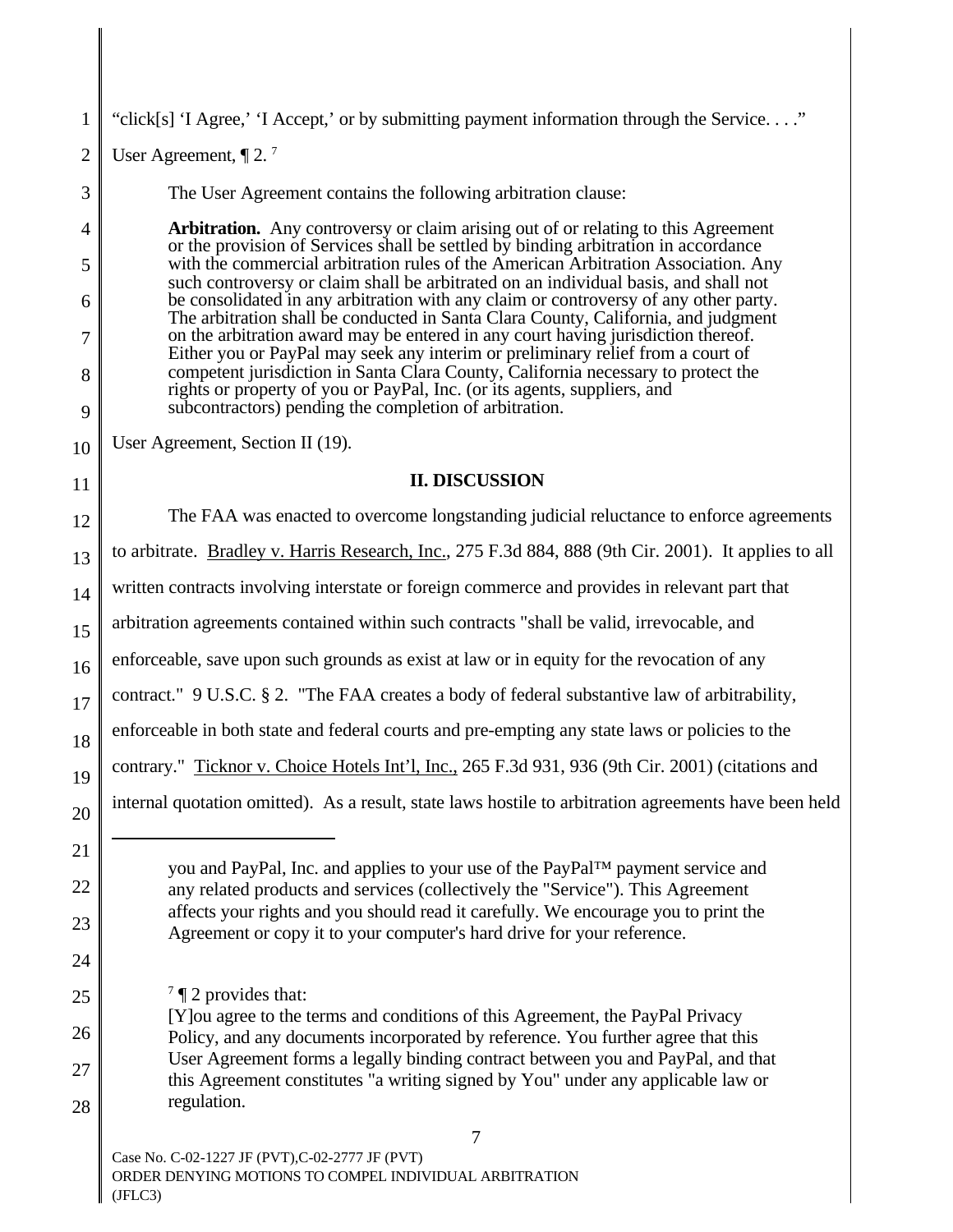1 2 invalid on the ground that such laws frustrate congressional intent to place arbitration agreements on the same footing as other contracts. Bradley, 275 F.3d at 889.

3 4 State law is not entirely displaced from FAA analysis, however. It is undisputed that "generally applicable contract defenses, such as fraud, duress, or unconscionability, may be applied to invalidate arbitration agreements without contravening § 2." Doctor's Assocs., Inc. v. Casarotto, 517 U.S. 681, 686 (1996). Here, the User Agreement is "governed by and interpreted under the laws of the state of California . . . [as] applied to agreements entered into and to be performed entirely within California by California residents." User Agreement, Section II (18). Because there is no dispute that the contract at issue in this case involves interstate commerce, this Court's role thus is limited to determining whether under California law (1) a valid agreement to arbitrate exists and, if so, (2) whether the agreement encompasses the dispute at issue. See Chiron Corp. v. Ortho Diagnostic Sys., Inc., 207 F.3d 1126, 1130 (9th Cir. 2000). If both of these requirements are satisfied, the FAA requires this Court to enforce the subject arbitration clause in accordance with the terms of the User Agreement. Id.

#### **A. Agreement to Arbitrate**

Even though California has a strong policy favoring arbitration, "[i]t is beyond cavil that arbitration is a matter of contract and a party cannot be required to submit to arbitration any dispute which he has not agreed so to submit." Ajida Tech., Inc., v. Roos Instruments, Inc., 87 Cal.App.4th 534, 541 (2001) (citations and internal quotation omitted). The Court must interpret the parties' written agreement so as to give effect to the parties' mutual intention. Ben-Zvi v. Edmar Co., 40 Cal.App.4th 468, 473 (1995); Floystrup v. City of Berkeley Rent Stabilization Bd., 219 Cal.App.3d 1309, 1317 (1990). If possible, the Court will determine the parties' intention solely from the language of the agreement itself. Ben-Zvi, 40 Cal.App.4th at 473. Extrinsic evidence is admissible, however, if the offered evidence is relevant to prove the meaning of ambiguous language and such interpretation is reasonable in light of all the facts, circumstances, and conditions surrounding the execution of the agreement. Oakland-Alameda County Coliseum v. Oakland Raiders, Ltd., 197 Cal.App.3d 1049, 1057-58 (1988). "Because the existence of the agreement is a statutory prerequisite to granting the petition, the petitioner bears the burden of

8

Case No. C-02-1227 JF (PVT),C-02-2777 JF (PVT) ORDER DENYING MOTIONS TO COMPEL INDIVIDUAL ARBITRATION (JFLC3)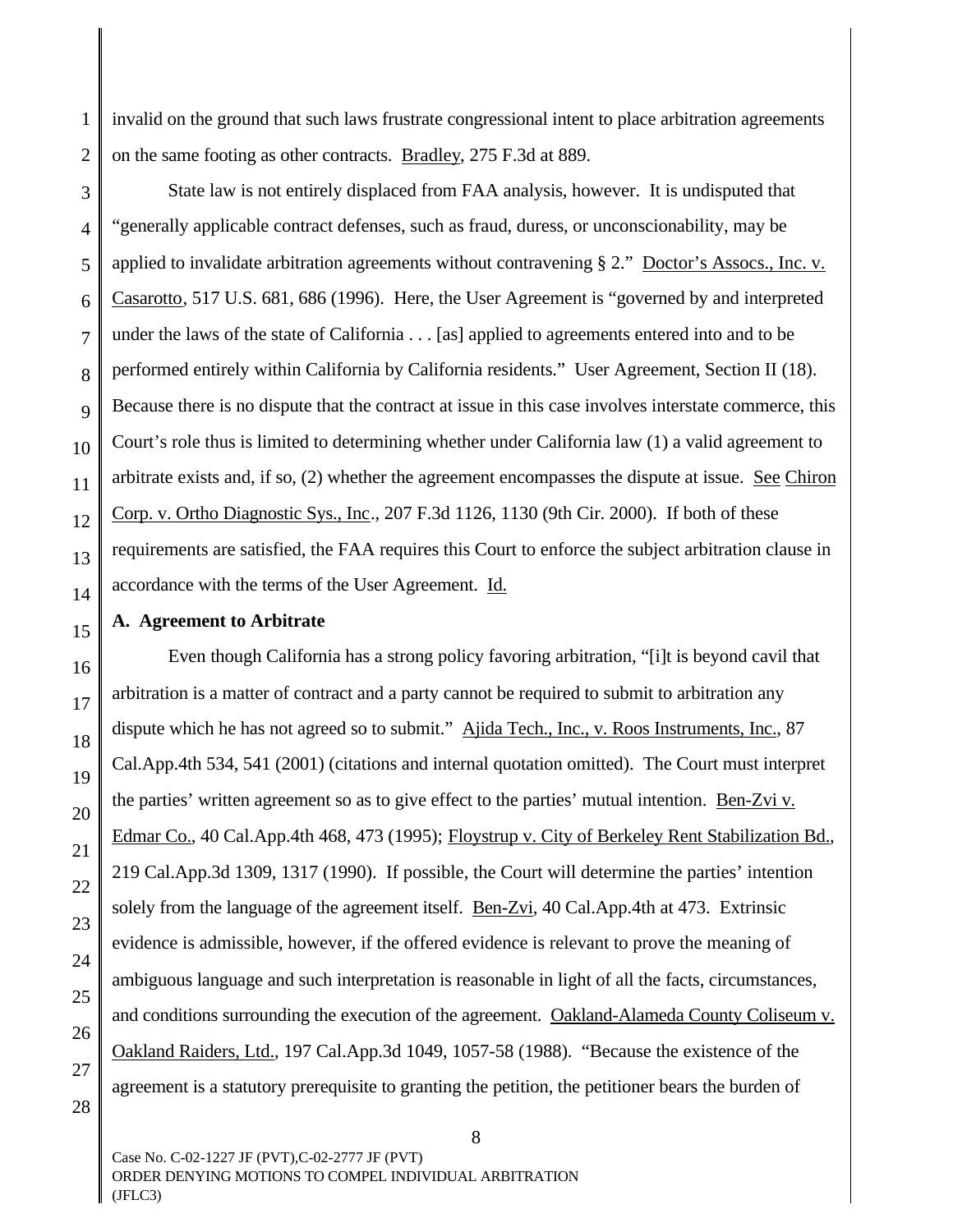1 2 proving its existence by a preponderance of the evidence." Rosenthal v. Great W. Fin. Securities Corp.,14 Cal.4th 394, 413 (1996).

3

4

5

6

7

8

9

11

12

17

18

19

20

21

22

10 13 14 15 16 It is undisputed that Comb's claims are not subject to arbitration. With respect to Toher and Resnick, PayPal failed to submit with its original moving papers copies of the agreements into which Toher and Resnick allegedly entered, arguing that circumstantial evidence sufficiently demonstrates assent by these Plaintiffs to the User Agreement PayPal currently offers its new customers. At oral argument, PayPal reiterated its claim that Resnick entered into an agreement containing the exact arbitration clause found in Section II (19) of the current User Agreement, but it conceded that the version of the User Agreement entered into by Toher did not contain the subject arbitration clause. PayPal nonetheless argued that Toher is bound to the *current* User Agreement, including the arbitration clause, because the version of the User Agreement Toher did accept binds her to any subsequent revisions to the User Agreement. After the hearing, PayPal submitted supplemental declarations and exhibits ("the Supplemental Material") from PayPal's Senior Manager for Online Communications and Marketing Damon Billian.<sup>8</sup> The Supplemental Material provides an electronic record of the dates Toher and Resnick opened their respective accounts, a copy of the version of the User Agreement PayPal claims was in effect at the time the respective accounts were opened, and copies of five subsequent versions of the User Agreement.

Although an electronic record constitutes sufficient evidence that the parties have entered into a binding agreement, the applicable statutes require production of *a record* that the parties have entered into an agreement and evidence of the terms and conditions contained in such agreement. Plaintiffs argue that the Supplemental Material contains no evidence of any electronic

<sup>23</sup> 24 25 26 27 28 <sup>8</sup> Plaintiffs object strenuously to the Court's consideration of the Supplemental Material. They argue that PayPal filed these documents in violation of this Court's Local Rules, and that the documents demonstrate that PayPal's original claim that Toher agreed to arbitration was false. The Court agrees that the filing did not comply with the Local Rules, and one reasonably may infer from the circumstances that PayPal's counsel at the very least were negligent in their original representations to the Court. The Court does not take such irregularities lightly and will not hesitiate to impose sanctions should this situation arise again. Nonetheless, because it concludes that the interests of justice are best served by reaching Plaintiffs' unconscionability arguments, the Court has given counsel the benefit of the doubt and has considered the Supplemental Material.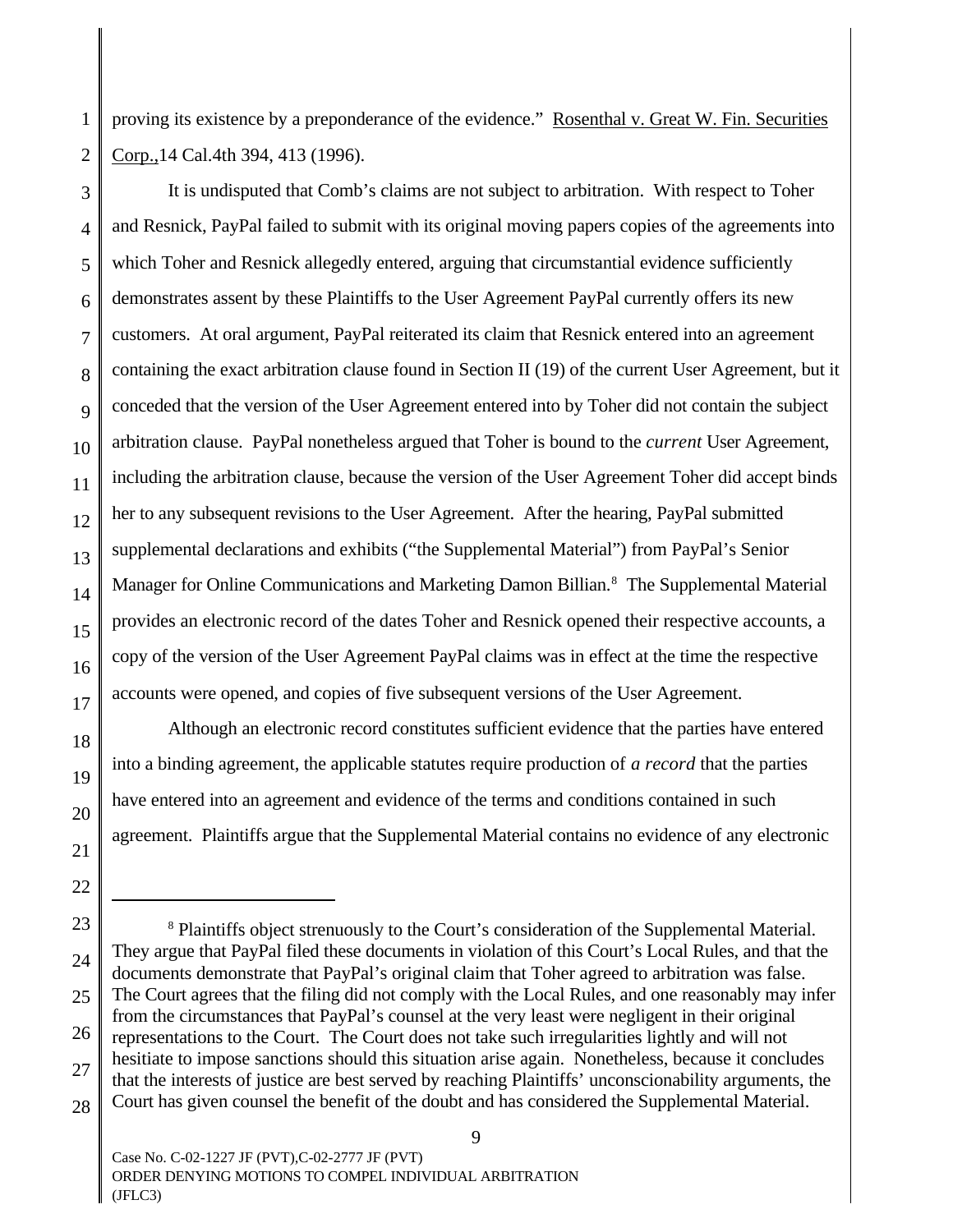1 2 3 4 or actual record of Plaintiffs' assent to the purported agreements. The Court agrees that PayPal has made a weak showing, but for purposes of the instant motion, it will assume without deciding that the circumstantial evidence is sufficient to demonstrate that Toher and Resnick entered into agreements with PayPal.<sup>9</sup>

#### **B. Unconscionability**

5

6 7 8 9 10 11 12 13 14 15 16 Plaintiffs argue that even if they did enter into a version of the User Agreement, the User Agreement and in particular its arbitration clause are unconscionable. Unconscionability is a defense applicable to contracts generally and thus may be raised in defense to an arbitration provision. Blake v. Ecker, 93 Cal.App.4th 728, 741 (2001). Unconscionability has both procedural and substantive components. Id. at 742. The procedural component is satisfied by the existence of unequal bargaining positions and hidden terms common in the context of adhesion contracts. Id*.* The substantive component is satisfied by overly harsh or one-sided results that "shock the conscience." Id. The two elements operate on a sliding scale such that the more significant one is, the less significant the other need be. Id. at 743. A claim of unconscionability cannot be determined merely by examining the face of the contract; there must be an inquiry into the circumstances under which the contract was executed, its purpose, and effect. Id.

#### **1. Procedural Unconscionability**

A contract or clause is procedurally unconscionable if it is a contract of adhesion. Flores

10

17

18

19

20

21

22

<sup>24</sup> 25 26 27 28 <sup>9</sup> PayPal argues that because the User Agreement entered into by Toher provides that "this Agreement is subject to change at any time without notice," she assented to the arbitration clause that PayPal inserted into a subsequent version of the User Agreement. In light of the disposition of the motion, the Court need not decide whether such a provision ever could result in a binding agreement to arbitrate. As discussed below, however, PayPal's unilateral and apparently unfettered right to revise the User Agreement does bear on the question of whether the User Agreement is substantively unconscionable.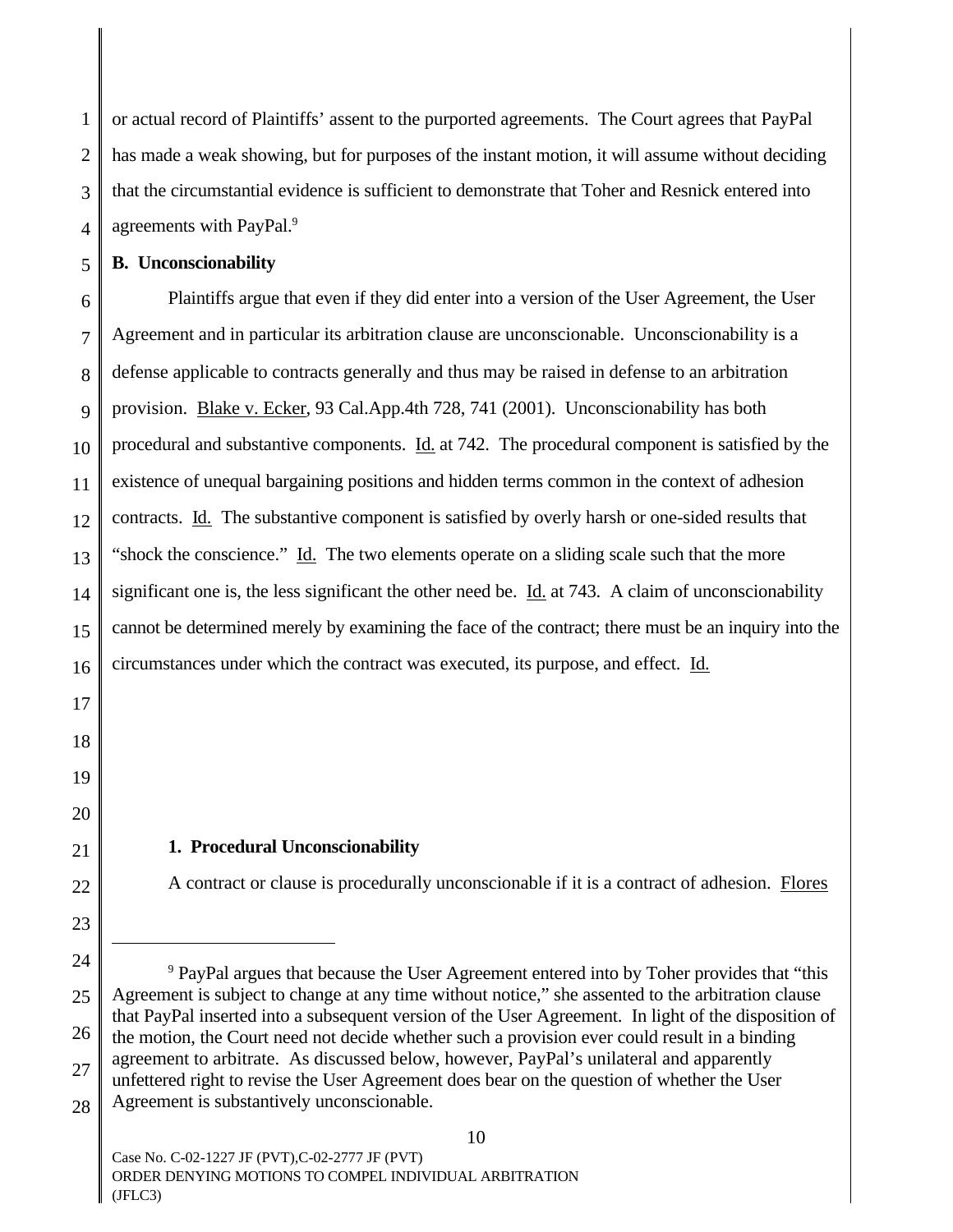1 2 3 4 5 6 7 8 v. Transamerica HomeFirst, Inc., 93 Cal.App.4th 846, 853 (2001). A contract of adhesion, in turn, is a "standardized contract, which, imposed and drafted by the party of superior bargaining strength, relegates to the subscribing party only the opportunity to adhere to the contract or reject it." Armendariz v. Foundation Health Psychcare Serv.*,* 24 Cal.4th 83, 113 (2000) (citations and internal quotation omitted). Although PayPal does not dispute that the agreement and arbitration clause at issue here meet this definition, it asserts that the instant contract is not procedurally unconscionable because it does not concern essential items such as food or clothing and because Plaintiffs had meaningful alternative sources for the subject services.

9 10 11 12 13 14 15 16 17 18 19 20 21 22 23 24 Relying upon Dean Witter Reynolds, Inc. v. Superior Court, 211 Cal.App.3d 758, 769 (1989), PayPal argues that the availability of alternative sources is enough to defeat a showing of procedural unconscionability. In Dean Witter, however, the California Court of Appeal noted that the party asserting unconscionability was "a sophisticated investor" and that "[t]he record establishe[d] without conflict that other financial institutions offered competing IRA's which lacked the challenged provision." Id*.* at 771. In this case, the amount of the average transaction is \$55.00, the vast majority of PayPal customers are private individuals who are not "sophisticated," and there is at least a factual dispute as to whether PayPal's competitors offer their services without requiring customers to enter into arbitration agreements.<sup>10</sup> The Dean Witter court explicitly limited its holding, indicating that a claim of procedural unconscionability cannot be defeated merely by "*any* showing of competition in the marketplace as to the desired goods and services. . . ." Id. at 772 (emphasis in original). PayPal cites no authority extending Dean Witter to circumstances analogous to those presented here. Cf. Armendariz, 24 Cal.4th at 113 (rejecting argument that contract between employer and employee was not adhesive because employer demonstrated existence of alternative sources of employment that were not conditioned on the acceptance of an arbitration clause). See also, Szetela v. Discover Bank, 97 Cal.App.4th 1094,

<sup>26</sup> 27 28  $10$  The record also demonstrates that individuals who are not account holders must register with the service as a precondition to accessing funds that an account holder sends to them. Although none of the named Plaintiffs opened an account by such means, the Court notes that such individuals would not have any meaningful alternatives available to them.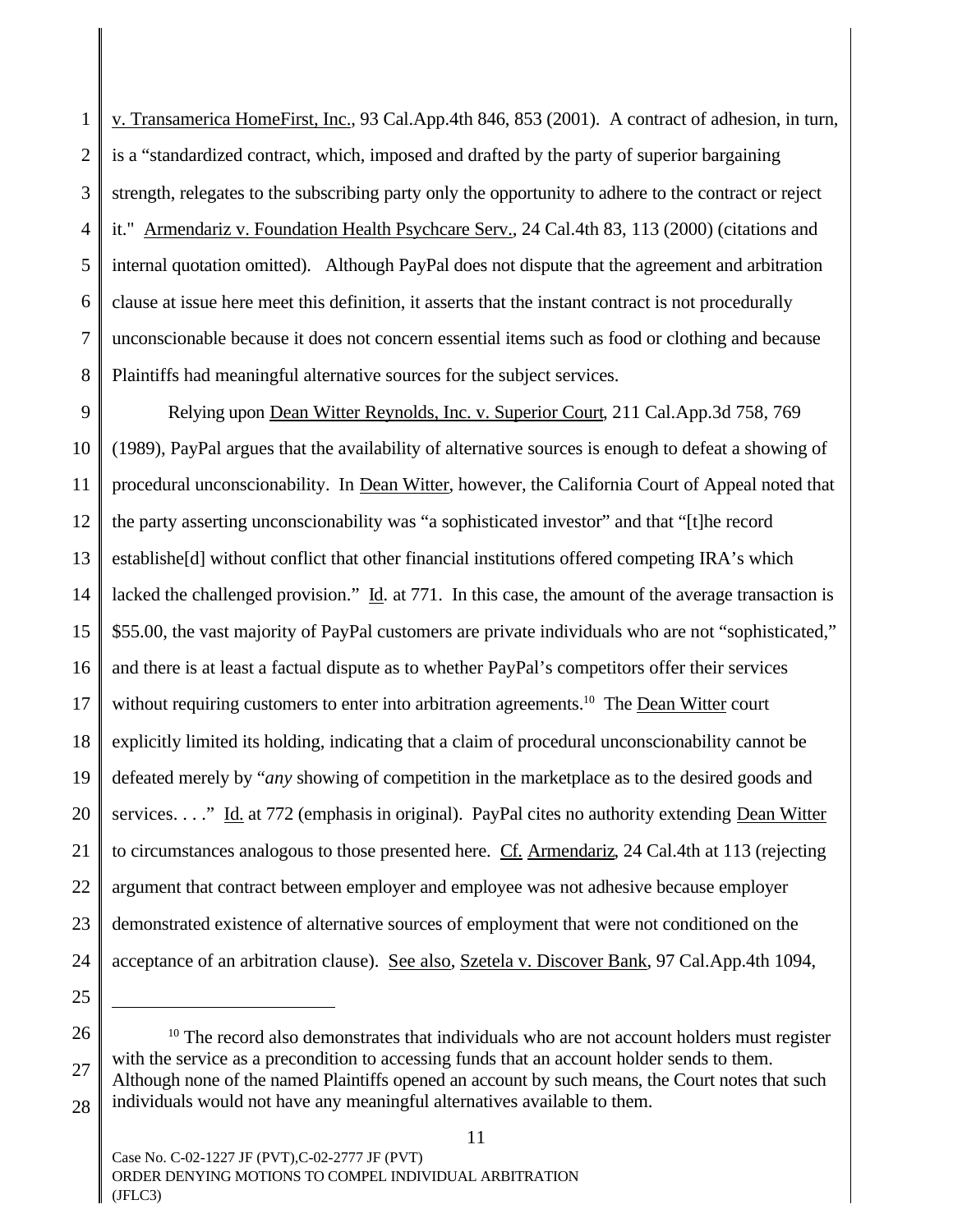1 2 3 4 1100 (2002) (finding availability of substitute goods not "the relevant test for unconscionability" in dispute between unsophisticated consumer and large financial institution). The Court concludes that the User Agreement at issue here satisfies the criteria for procedural unconscionability under California law.

6

5

7

9

10

11

12

# **2. Substantive Unconscionability**

8 Even if instant agreement is procedurally unconscionable, it may nonetheless be enforceable if the substantive terms are reasonable. See Craig v. Brown & Root, Inc., 84 Cal.App.4th 416, 422-23 (2000) (finding contract of adhesion to arbitrate disputes enforceable). The Court's principal substantive concerns in the present case are a lack of mutuality in the User Agreement and the practical effects of the arbitration clause with respect to consolidation of claims, the costs of arbitration, and venue.

### **a. Mutuality**

13 14 15 16 17 18 19 20 21 22 23 24 25 Substantive unconscionability has been found in many cases based upon arbitration provisions requiring arbitration of the weaker party's claims but permitting a choice of forums for the stronger party. See, e.g., Ticknor, 265 F.3d at 940-41; Mercuro v. Superior Court, 96 Cal.App.4th 167, 176 (2002). Considered in isolation, the arbitration clause at issue here appears to permit a mutuality of remedies, providing that "[e]ither you or PayPal may seek any interim or preliminary relief from a court of competent jurisdiction in Santa Clara County, California necessary to protect the rights or property of you or PayPal, Inc. (or its agents, suppliers, and subcontractors) pending the completion of arbitration." User Agreement, Section II (19). Section V(3) of the User Agreement, however, provides that in the event of a dispute, PayPal "at its sole discretion" may restrict accounts, withhold funds, undertake its own investigation of a customer's financial records, close accounts, and procure ownership of all funds in dispute unless and until the customer is "later determined to be entitled to the funds in dispute." PayPal alone makes the final decision with respect to a dispute.<sup>11</sup> Finally, as noted earlier, the User Agreement "is subject

26 27

28

PayPal, at its sole discretion, reserves the right to close an account at any time for

 $11$  Section V(3) provides: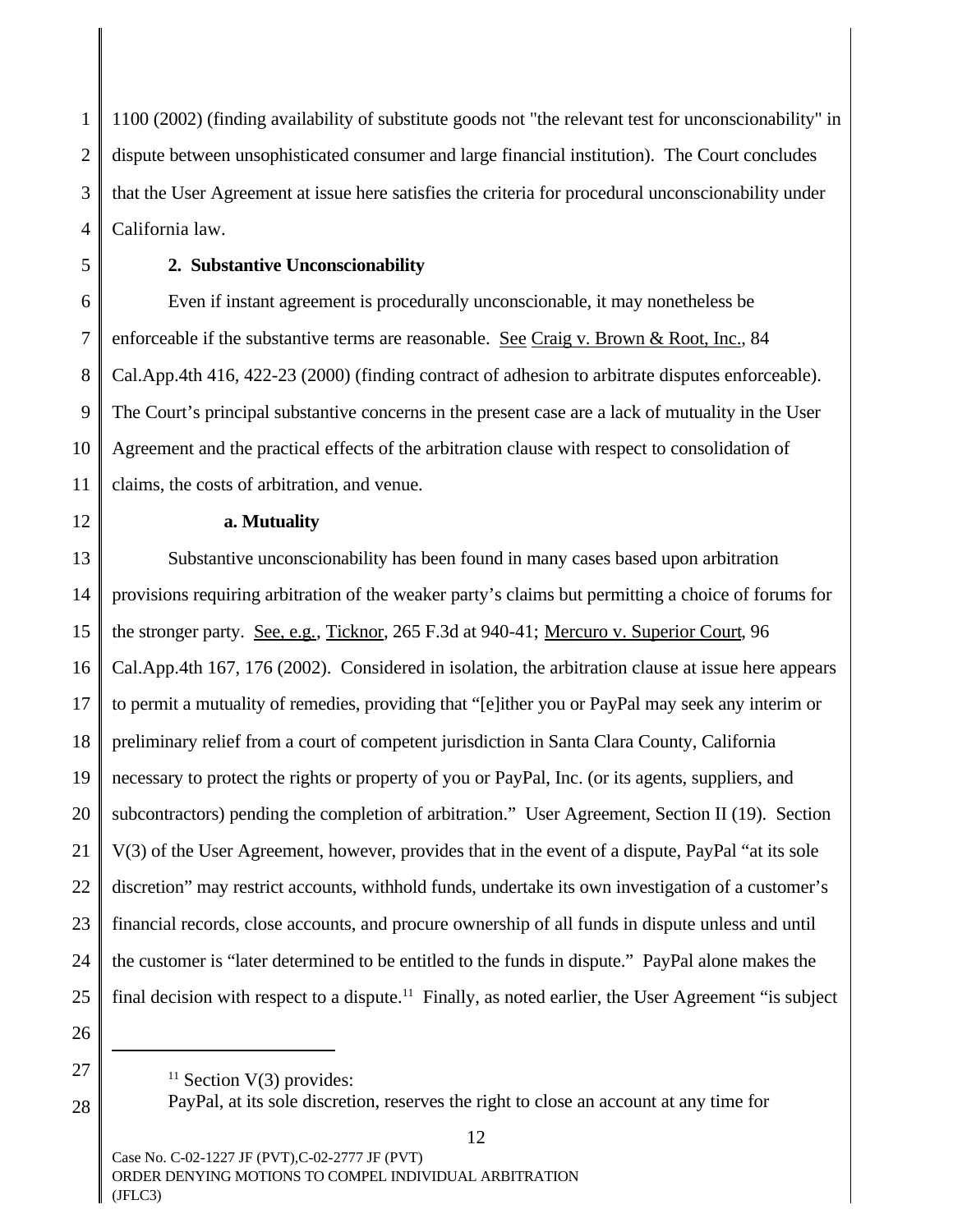1 2 to change by PayPal without prior notice (unless prior notice is required by law), by posting of the revised Agreement on the PayPal website."<sup>12</sup>

3 4 5 6 A contract may provide a "margin of safety" that provides the party with superior bargaining strength protection for which it has a legitimate commercial need. "However, unless the 'business realities' that create the special need for such an advantage are explained in the contract itself, . . . it must be factually established." Stirlen v. Supercuts, Inc., 51 Cal.App.4th

12 13 14 15 16 17 18 19 20 21 22 23 PayPal, at its sole discretion, also reserves the right to restrict withdrawals from an account for any one of the events listed below. If the dispute covers only a specific transaction, we will only restrict funds related to that particular transaction. If your account is restricted, you will be notified by e-mail and requested to provide information relevant to your account. PayPal will investigate the matter promptly. If the investigation is in your favor, we will unrestrict your account. If the investigation is not in your favor, PayPal may return funds to the sender and unrestrict the remainder of your account, continue the restriction for up to 180 days as to funds necessary to protect PayPal against the risk of reversals, or may close your account by giving you notice and mailing a check for any funds in your account (minus funds that are in dispute) to the address that you have provided. If you are later determined to be entitled to the funds in dispute, PayPal will make an additional payment of those funds to you. Any of the following events may lead to a restriction of your account . . . .[omitting list of nineteen provisions that include "Receipt of potentially fraudulent funds," "Refusal to cooperate in an investigation," "Opening multiple Personal accounts," and "Logging in from a country not included on PayPal's permitted countries list."]. . . .[¶] PayPal will use reasonable efforts to investigate accounts that are subject to a restriction and to reach a final decision promptly.

 $12 \text{ } \text{\textdegree}$  2 provides:

7

8

9

10

11

24

25

26

27

28

This Agreement is subject to change by PayPal without prior notice (unless prior notice is required by law), by posting of the revised Agreement on the PayPal website. Descriptions of material amendments to this Agreement will be posted in advance on the PayPal website in the "Policy Updates" section that is displayed to you when you log in to your account. You can also set your Preferences to receive e-mail notification of all policy updates. You may review the current Agreement prior to initiating a transaction at any time at our User Agreement page.

any reason, including but not limited to a violation of this Agreement, upon notice to the User and payment to the User of any unrestricted funds held in custody. PayPal, at its sole discretion, also reserves the right to periodically retrieve and review a business and / or consumer credit report for any account, and reserves the right to close an account based on information obtained during this credit review process.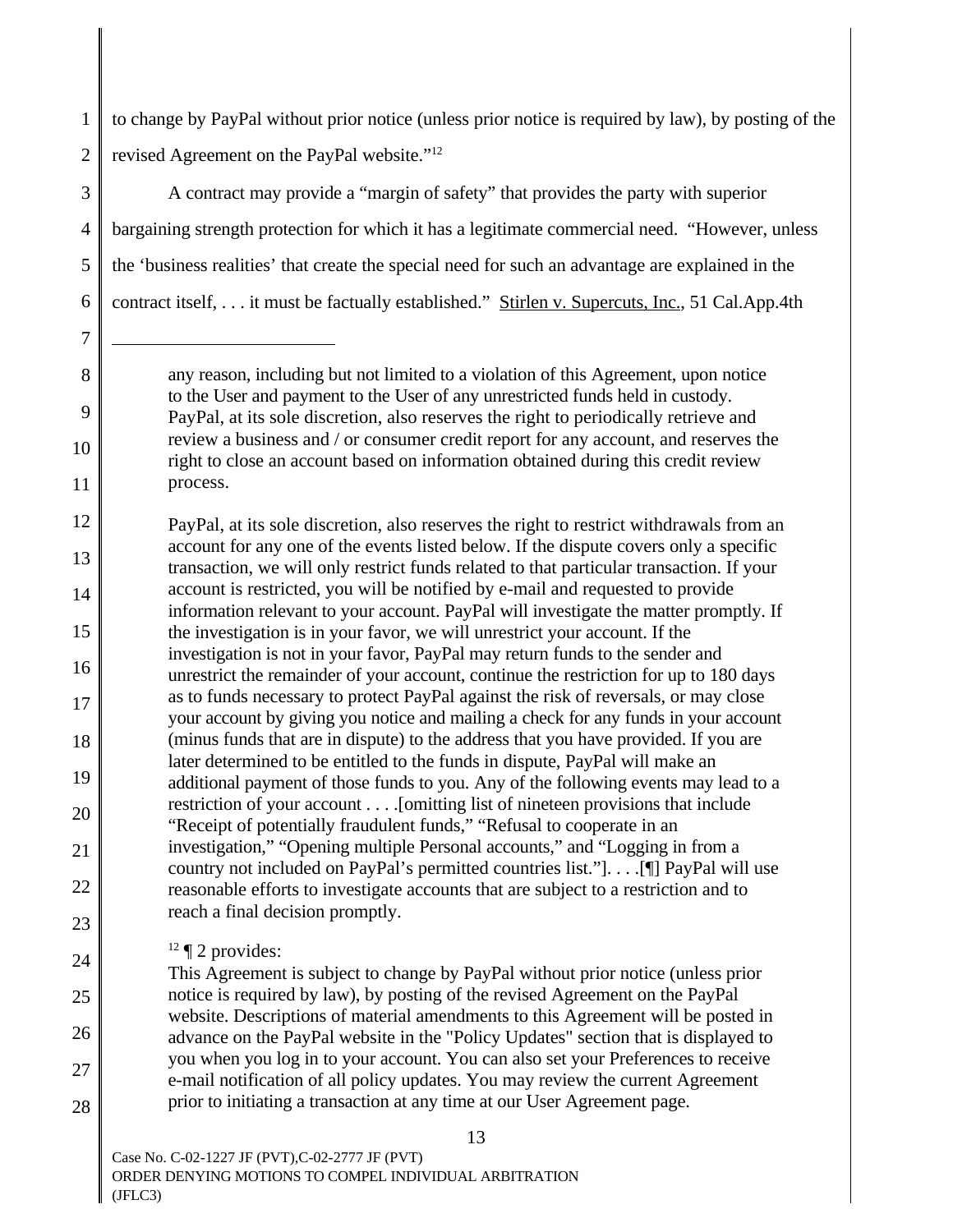1 2 3 4 5 6 1519, 1536 (1997). When a contract is alleged to be unconscionable, "the parties shall be afforded a reasonable opportunity to present evidence as to its commercial setting, purpose, and effect to aid the court in making the determination." Cal. Civ. Code § 1670.5. The statutory scheme reflects "legislative recognition that a claim of unconscionability often cannot be determined merely by examining the face of the contract, but will require inquiry into its setting, purpose, and effect." Stirlen, 51 Cal.App.4th at 1536 (citations and internal quotations omitted).

7 8 9 10 11 12 13 14 15 16 17 18 19 20 21 22 23 24 25 PayPal argues that the User Agreement does not lack mutuality because nothing in the agreement precludes a customer from using the court system to seek any relief related to a restricted account pending the outcome of an arbitration proceeding. However, Plaintiffs present evidence that PayPal has frozen customer accounts and retained funds that it alone determined were subject to dispute without notice to the named Plaintiffs. The User Agreement expressly authorizes PayPal to engage in such conduct unilaterally. While in theory a customer may seek provisional relief in the courts, including presumably an order to unfreeze an account, the cost of doing so would be prohibitive in relation to the amounts typically in dispute. For all practical purposes, a customer may resolve disputes only after PayPal has had control of the disputed funds for an indefinite period of time. Although PayPal alone may amend the User Agreement without notice or negotiation, a customer is bound to any and all such amendments for the duration of the customer's relationship with PayPal. PayPal has not shown that "business realities" justify such one-sidedness. See, e.g, Flores, 93 Cal.App.4th at 854 (finding lack of mutuality when debtor must arbitrate any controversy arising out of a loan whereas the lender may proceed by judicial or nonjudicial foreclosure, by self-help remedies such as setoff, and by injunctive relief to obtain appointment of a receiver); Stirlin, 51 Cal.App.4th at 1540 (finding that a mandatory arbitration requirement realistically applies "primarily if not exclusively" to claims filed by the employer in light of employer's failure to identify any provision of the contract or statute likely to give rise to a claim to which it would be compelled to submit to arbitration).

26 27

#### **b. Prohibition against Consolidation of Claims**

The subject arbitration clause expressly prohibits PayPal customers from consolidating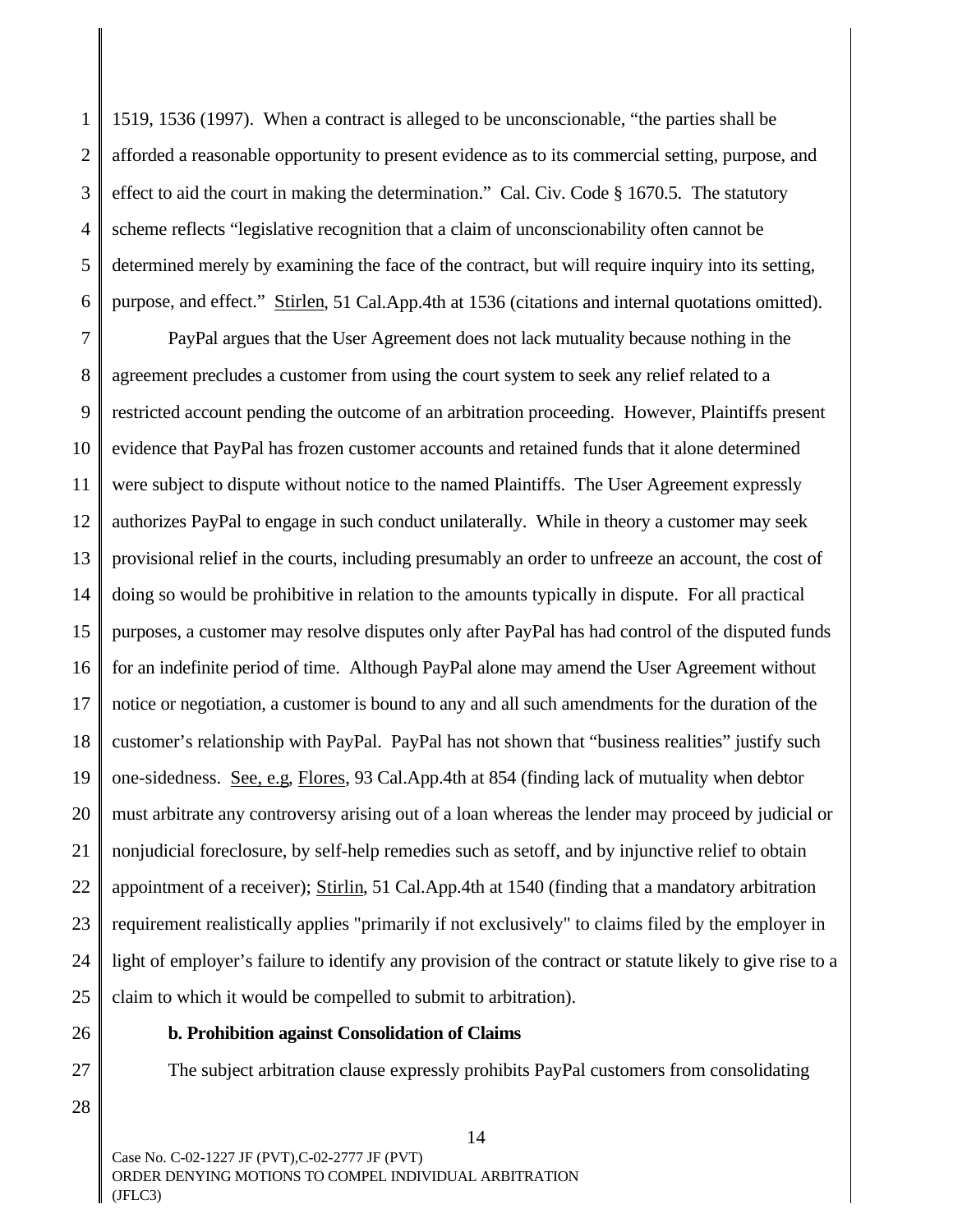1 2 3 4 5 6 7 8 9 10 11 12 13 their claims. Relying upon Vernon v. Drexel Burnham & Co., 52 Cal.App.3d 706, 716 (1975), PayPal argues that such a prohibition cannot render an agreement to arbitrate substantively unconscionable. The arbitration clause in Vernon, however, did not preclude consolidation of claims *per se*, and whatever relevance Vernon may have in this case is overshadowed by the much more recent decision of the California Court of Appeal in Szetela v Discover Bank, 97 Cal.App.4th at 1094. As is this case here, the arbitration agreement at issue in Szetela categorically prohibited individual customers from joining or consolidating claims in arbitration. The court determined that a large credit card company could not enforce the prohibition with respect to consumer claims against it because in practice most claims likely would involve consumers seeking the return of small amounts of money, and any remedy obtained by the few consumers who would not be dissuaded from pursuing their rights would pertain only to those consumers without collateral estoppel effect. Id. at 1101. The court concluded that such circumstances raise "[t]he potential for millions of customers to be overcharged small amounts without an effective method of redress. . . ." Id.

PayPal argues that because federal cases applying the FAA have enforced arbitration clauses containing such prohibitions on collective actions,<sup>13</sup> Szetela is irrelevant to the present proceedings. In the Ninth Circuit, however, while the FAA preempts any legislation "specifically aimed at arbitration agreements," "[i]n all situations where arbitration provisions are placed on the same footing as other contracts, state law applies." Ticknor, 265 F.3d at 941 (citation and internal quotation omitted). Thus, while California's consumer protection statutes cannot prevent enforcement under the FAA of a prohibition on collective actions as such, a federal court properly may consider whether such a prohibition in combination with other provisions and circumstances renders an agreement substantively unconscionable as a matter of state law.

**c. Costs of Arbitration** 

Plaintiffs claim that the cost of an individual arbitration under the User Agreement is likely to exceed \$5,000 and submit declarations stating that such arbitration would be cost-prohibitive

<sup>13</sup> See, e.g., Champ v. Siegel Trading Co., 55 F.3d 269, 274-75 (7th Cir. 1995); Gilmer v. Interstate/Johnson Lane Corp., 500 U.S. 20, 32 (1991).

15

Case No. C-02-1227 JF (PVT),C-02-2777 JF (PVT) ORDER DENYING MOTIONS TO COMPEL INDIVIDUAL ARBITRATION (JFLC3)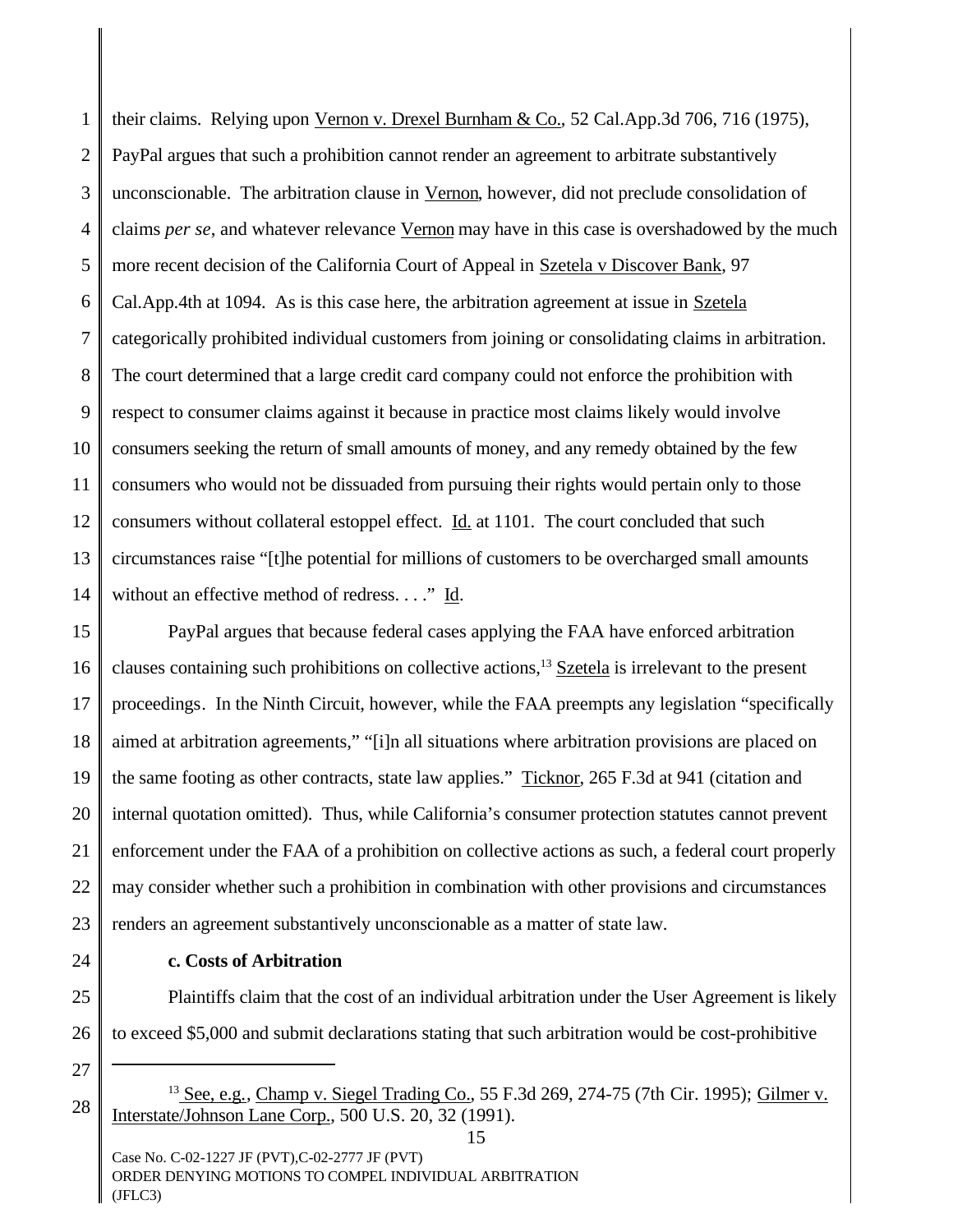for them.<sup>14</sup> PayPal disputes Plaintiffs' calculation of costs, contending that because any arbitration in practice would proceed under the consumer rules of the American Arbitration Association ("AAA"), a customer's only expense would be a filing fee of approximately \$125.00.

The arbitration clause itself expressly undercuts PayPal's assertion. It states in pertinent part that "[a]ny controversy or claim arising out of or relating to this Agreement or the provision of Services shall be settled by binding arbitration in accordance with the *commercial* arbitration rules of the American Arbitration Association." (emphasis added).<sup>15</sup> Further, because the clause is silent as to who bears the cost of arbitration, under California law each party is required to pay a *pro rata* share of the "expenses and fees of the neutral arbitrator, together with other expenses of the arbitration incurred or approved by the neutral arbitrator, not including counsel fees or witness fees or other expenses incurred by a party for his own benefit." Cal. Code Civ. P. § 1284.2.

Unlike the plaintiff in Green Tree Fin. Corp.-Ala. v. Randolph, 531 U.S. 79 (2000) who claimed that the unknown and unidentified risk of excessive fees should be sufficient to defeat a valid arbitration clause, the named Plaintiffs here, none of whose individual claims exceeds \$310.00, have shown that the costs each of them is likely to incur in commercial arbitration likely would exceed those involved in bringing a collective action. By allowing for prohibitive arbitration fees and precluding joinder of claims (which would make each individual customer's participation in arbitration more economical), PayPal appears to be attempting to insulate itself contractually from any meaningful challenge to its alleged practices. Under these circumstances, the Court concludes that this aspect of the arbitration clause is so harsh as to be substantively unconscionable. See, e.g., Armendariz, 24 Cal.4th at 113.

**d. Venue**

1

<sup>&</sup>lt;sup>14</sup> PayPal objects to the declaration of Ann Saponora as exceeding the page limitations applicable to Plaintiffs' opposing papers and object to various portions of the declaration as vague and ambiguous, irrelevant, lacking foundation, hearsay, improper opinion, conclusion, speculation, violating the Best Evidence Rule, and improper use of case law and argument in a declaration. The objections are overruled. See also, supra, n.2.

<sup>&</sup>lt;sup>15</sup> The AAA rules, offered in evidence by PayPal at oral argument, plainly contain distinct procedures for "commercial" and "consumer" arbitrations. 16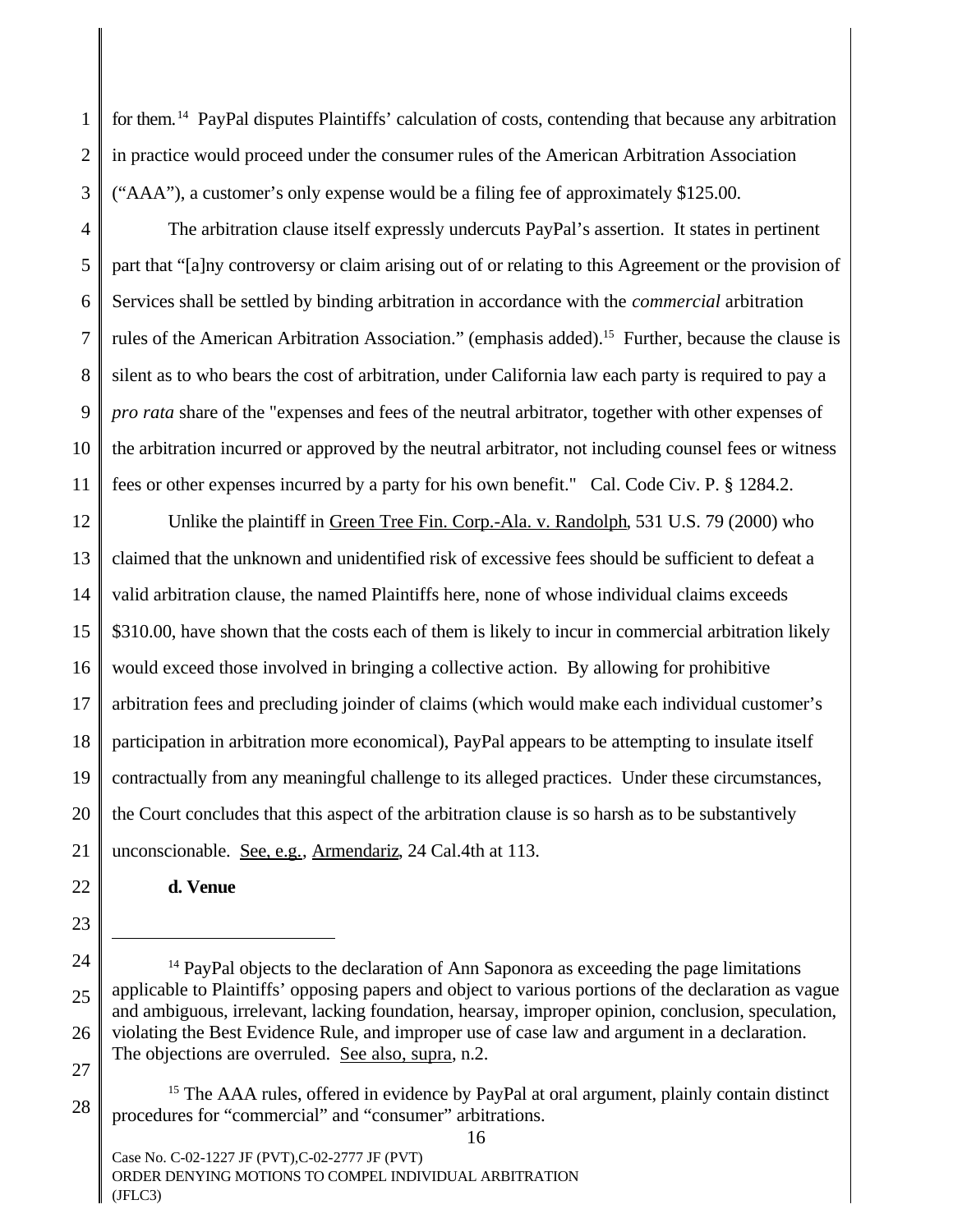1 2 3 4 5 The User Agreement requires that any arbitration take place in Santa Clara County, California. PayPal argues that this venue provision is not unconscionable because forum selection clauses in general are *prima facie* valid, courts have found similar forum selection clauses in arbitration clauses reasonable, and the named Plaintiffs themselves elected to litigate in this Court, thereby undercutting any claim that the contractual forum is burdensome or inconvenient for them.

6 7 8 9 10 11 12 13 14 15 16 17 18 19 20 Although it is true that forum selection clauses generally are presumed *prima facie* valid, a forum selection clause may be unconscionable if the "place or manner" in which arbitration is to occur is unreasonable taking into account "the respective circumstances of the parties." Bolter v. Superior Court, 87 Cal.App.4th 900, 909 (2001). The record in this case shows that PayPal serves millions of customers across the United States and that the amount of the average transaction through PayPal is \$55.00. Although PayPal cites to unpublished or out-of-state authority holding that such facts do not warrant a finding of unconscionability, PayPal cites no California authority holding that it is reasonable for individual consumers from throughout the country to travel to one locale to arbitrate claims involving such minimal sums. Limiting venue to PayPal's backyard appears to be yet one more means by which the arbitration clause serves to shield PayPal from liability instead of providing a neutral forum in which to arbitrate disputes.<sup>16</sup> See, e.g., Bolter, 87 Cal.App.4th at 909 (finding that enforcement of forum selection clause providing that claims are arbitrated exclusively in Utah would be cost prohibitive in light of fact that the potential claimants located around the country would be required to retain counsel familiar with Utah law).<sup>17</sup>

**III. DISPOSITION**

22

23

24

25

26

21

# Having considered the terms of the User Agreement generally and the arbitration clause in

<sup>&</sup>lt;sup>16</sup> As it does with respect to the costs of arbitration, PayPal contends that the AAA consumer rules mitigate any unfairness by permitting telephonic participation in arbitration hearings. As already discussed, however, the User Agreement on its face provides that the AAA commercial rules apply.

<sup>27</sup> 28  $17$  Plaintiffs also contend that the subject arbitration clause is unconscionable because it requires them to waive statutory rights. The Court does not find this contention persuasive, and in any event it need not reach it.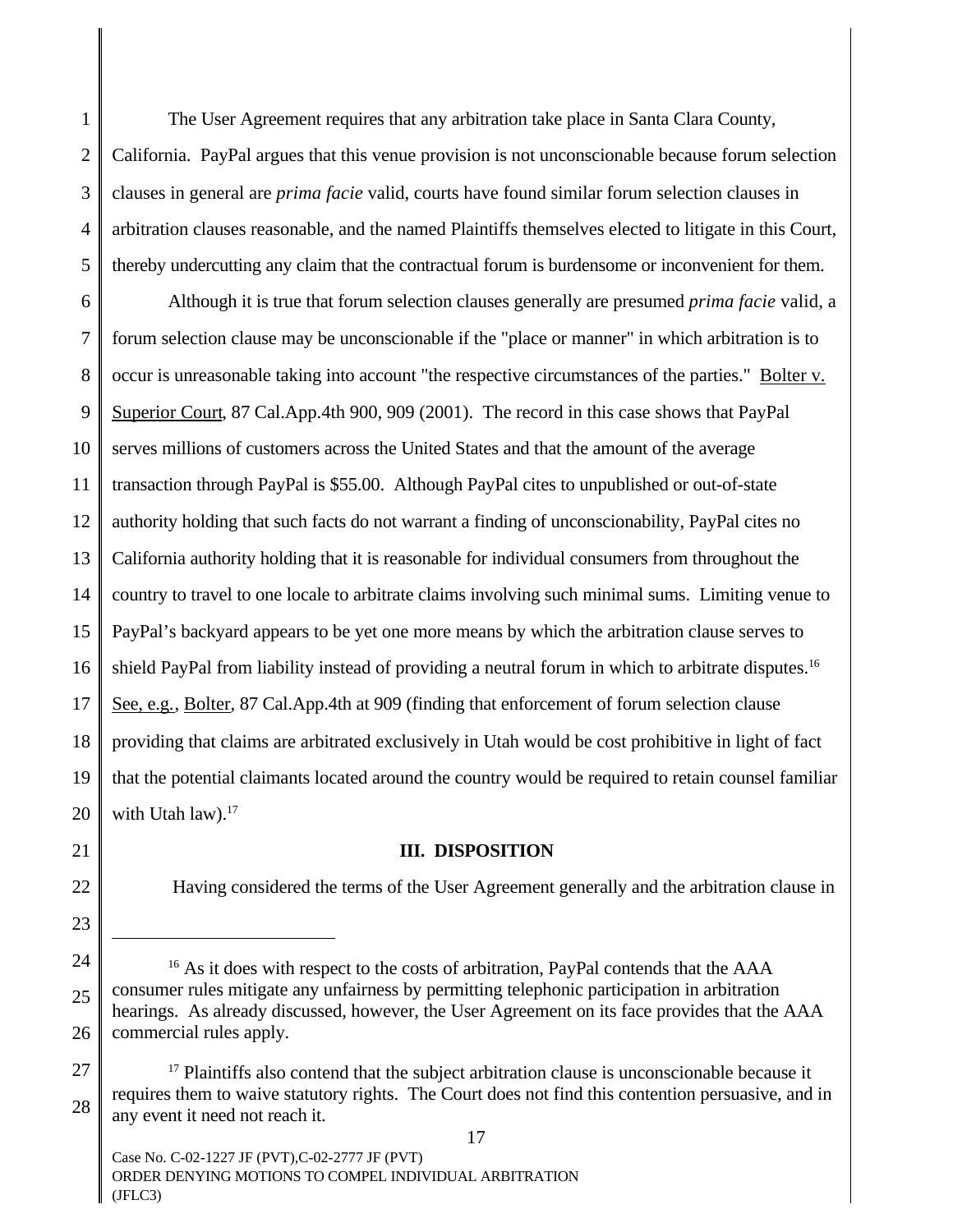| $\mathbf{1}$   | particular, as well as the totality of the circumstances, the Court concludes that the User Agreement                |  |  |
|----------------|----------------------------------------------------------------------------------------------------------------------|--|--|
| $\overline{2}$ | and arbitration clause are substantively unconscionable under California law and that arbitration                    |  |  |
| 3              | cannot be compelled herein. Good cause therefor appearing, IT IS HEREBY ORDERED that the                             |  |  |
| $\overline{4}$ | motions to compel individual arbitration are DENIED.                                                                 |  |  |
| 5              |                                                                                                                      |  |  |
| 6              | DATED: August 30, 2002<br>/s/ (electronic signature authorized)                                                      |  |  |
| 7              | <b>JEREMY FOGEL</b><br><b>United States District Judge</b>                                                           |  |  |
| 8              |                                                                                                                      |  |  |
| 9              |                                                                                                                      |  |  |
| 10             |                                                                                                                      |  |  |
| 11             |                                                                                                                      |  |  |
| 12             |                                                                                                                      |  |  |
| 13             |                                                                                                                      |  |  |
| 14             |                                                                                                                      |  |  |
| 15             |                                                                                                                      |  |  |
| 16             |                                                                                                                      |  |  |
| 17             |                                                                                                                      |  |  |
| 18             |                                                                                                                      |  |  |
| 19             |                                                                                                                      |  |  |
| 20             |                                                                                                                      |  |  |
| 21             |                                                                                                                      |  |  |
| 22             |                                                                                                                      |  |  |
| 23             | Copies of Order mailed on<br>to:                                                                                     |  |  |
| 24<br>25       | Patricia I. Avery<br>pavery@wolfpopper.com                                                                           |  |  |
| 26             | David J. Brown                                                                                                       |  |  |
| 27             | djbrown@brobeck.com                                                                                                  |  |  |
| 28             | Michael Shawn Connell<br>msconnell@brobeck.com                                                                       |  |  |
|                | 18                                                                                                                   |  |  |
|                | Case No. C-02-1227 JF (PVT), C-02-2777 JF (PVT)<br>ORDER DENYING MOTIONS TO COMPEL INDIVIDUAL ARBITRATION<br>(IFLC3) |  |  |